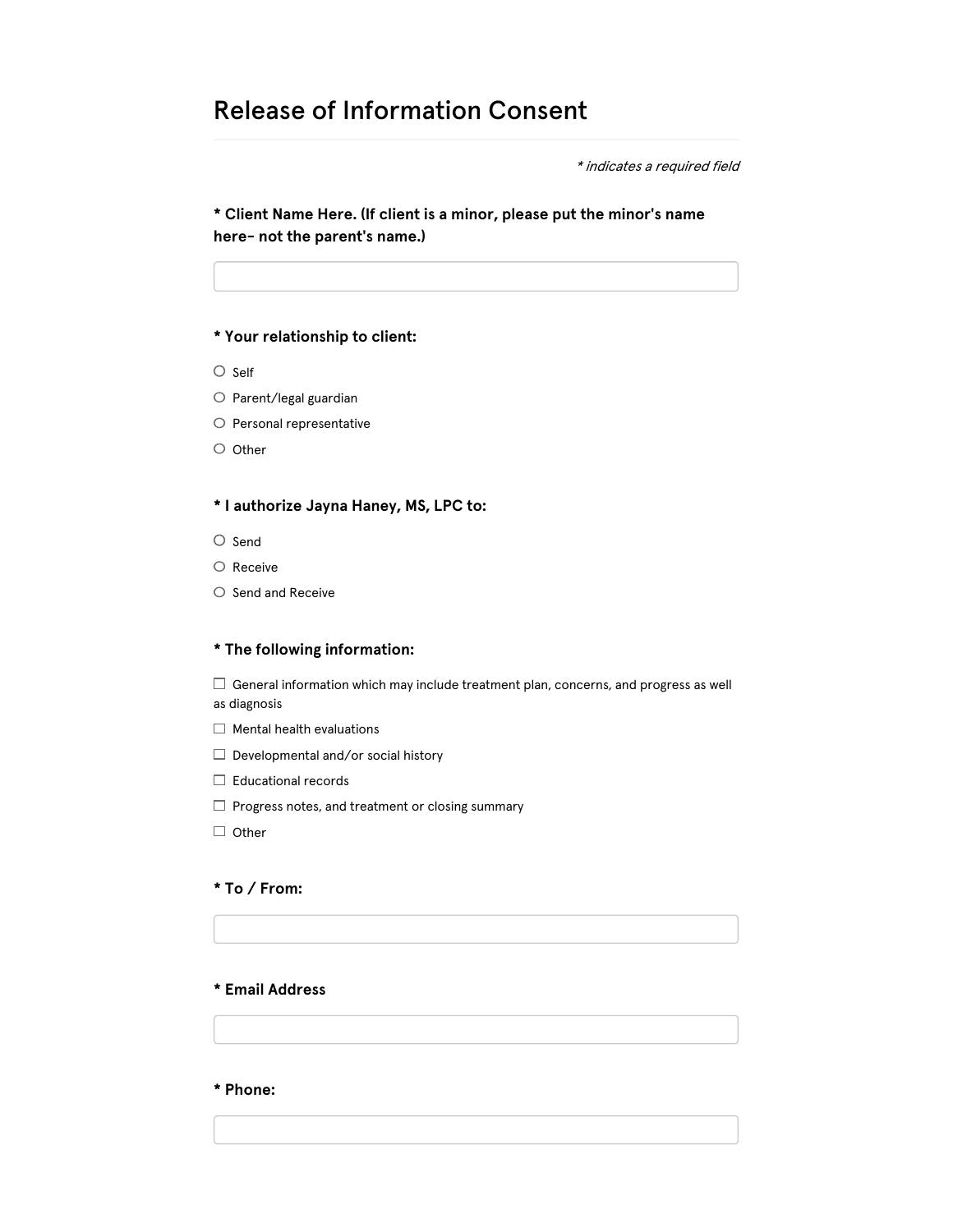Purpose- The purpose of this disclosure of information is to improve assessment and treatment planning, share information relevant to treatment and when appropriate, coordinate treatment services. If the purpose is other than specified, please explain:

\* Expiration- Unless sooner revoked, this authorization expires on the following date: (Please put the date for one year out or another date, if applicable.

Form of Disclosure-

Unless you have specifically requested in writing that the disclosure be made in a certain format, we reserve the right to disclose information as permitted by this authorization in any manner that we deem to be appropriate and consistent with applicable law, including, but not limited to, verbally, in paper format or electronically.

#### Redisclosure

I understand that there is the potential that the protected health information that is disclosed pursuant to this authorization may be redisclosed by the recipient and the protected health information will no longer be protected by the HIPAA privacy regulations, unless a State law applies that is more strict than HIPAA and provides additional privacy protections.

I will be offered a copy of this authorization for my records.

#### Conditions-

I further understand that Jayna Haney will not condition my treatment on whether I give authorization for the requested disclosure.

#### \* Signature:

I consent to sharing information provided here.

## Witness signature (if client is unable to sign):

### \* Date:

崮